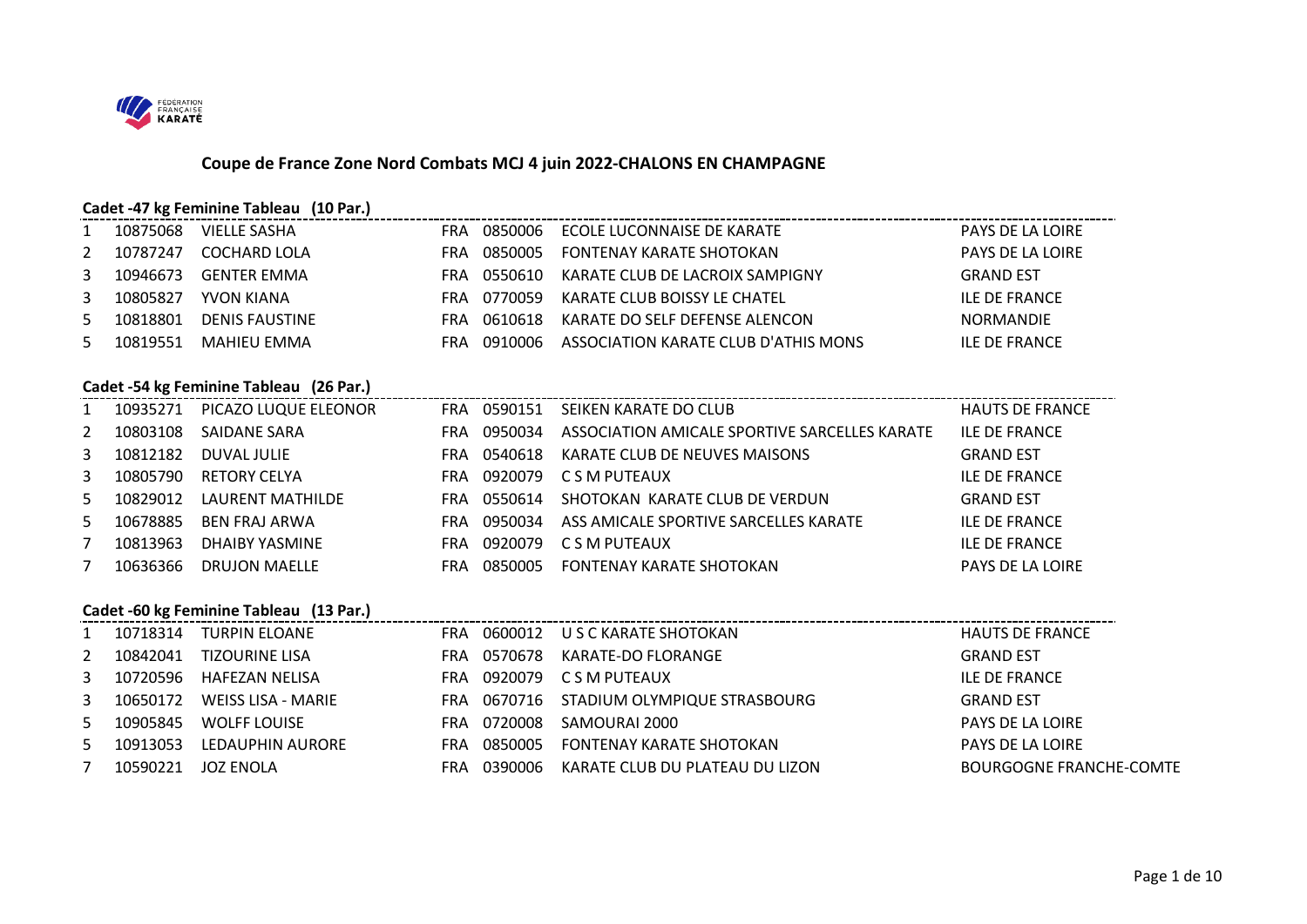#### **Cadet 60 et + kg Feminine Tableau (22 Par.)**

|    | 10719652 | NGUENDE STEECY               |     | FRA 0770738 | JEUNES KARATEKAS DE MEAUX                | <b>ILE DE FRANCE</b>           |
|----|----------|------------------------------|-----|-------------|------------------------------------------|--------------------------------|
| 2  | 10915858 | <b>BELHOUSSE PAULUS EMMA</b> | FRA | 0770738     | JEUNES KARATEKAS DE MEAUX                | <b>ILE DE FRANCE</b>           |
| 3  | 10905837 | LIVET EVA                    | FRA | 0720008     | SAMOURAI 2000                            | <b>PAYS DE LA LOIRE</b>        |
| 3  | 10890844 | ABID LINA                    | FRA | 0920085     | SHO KARATE CLUB DE VILLENEUVE LA GARENNE | <b>ILE DE FRANCE</b>           |
| 5. | 10684895 | CIZO SHANICE                 | FRA | 0930716     | SPORTING CLUB DE BOBIGNY                 | <b>ILE DE FRANCE</b>           |
| 5. | 10558002 | LOUNNAS FIONA                | FRA | 0540013     | U SP LITT MONT ST MARTIN SEC KARATE      | <b>GRAND EST</b>               |
|    | 10975694 | <b>BENRAMDANE SAFIA</b>      | FRA | 0930709     | SPORT ELITE SEVRAN SECTION KARATE        | <b>ILE DE FRANCE</b>           |
|    | 11095340 | LABAS ASYA                   | FRA | 0700626     | CLUB SAUVEGARDE VESOUL                   | <b>BOURGOGNE FRANCHE-COMTE</b> |

|              | Junior -48 kg Feminine Tableau (3 Par.) |                             |     |                  |                                      |                         |  |  |  |  |
|--------------|-----------------------------------------|-----------------------------|-----|------------------|--------------------------------------|-------------------------|--|--|--|--|
| 1            |                                         | 10706355 COCHARD MARYLOU    |     |                  | FRA 0850005 FONTENAY KARATE SHOTOKAN | <b>PAYS DE LA LOIRE</b> |  |  |  |  |
| 2            | 10427447                                | HAMIMES NEHLA INES          |     | FRA 0930080 KCVO |                                      | ILE DE FRANCE           |  |  |  |  |
| $\mathbf{3}$ |                                         | 10427447 HAMIMES NEHLA INES | FRA | 0930080 KCVO     |                                      | ILE DE FRANCE           |  |  |  |  |
| 3            | 10560218                                | ZAZENE INES                 | FRA |                  | 0940611 K O S VILLENEUVE             | ILE DE FRANCE           |  |  |  |  |

#### **Junior -53 kg Feminine Tableau (13 Par.)**

|              | 10433209 | TOUVREY JENNA           |      | FRA 0950034 | ASS AMICALE SPORTIVE SARCELLES KARATE   | ILE DE FRANCE                  |
|--------------|----------|-------------------------|------|-------------|-----------------------------------------|--------------------------------|
| 2            | 10634313 | ALI BEN HOUSSINE SHAYMA |      |             | FRA 0920079 CSM PUTEAUX                 | ILE DE FRANCE                  |
| $\mathbf{3}$ | 10876108 | BREUZARD CHLOE          |      | FRA 0920704 | INSTITUT DE GOJURYU KENKYUKAI DE FRANCE | ILE DE FRANCE                  |
| $\mathbf{3}$ | 10760825 | BOUMAAZA HALIMA         |      | FRA 0250028 | PLANOISE KARATE ACADEMY                 | <b>BOURGOGNE FRANCHE-COMTE</b> |
| 5            | 10486947 | PICHOT LOEVA            | FRA  | 0850005     | FONTENAY KARATE SHOTOKAN                | PAYS DE LA LOIRE               |
| 5            | 10457198 | CASTILLON DU PERRON LEA |      | FRA 0770059 | KARATE CLUB BOISSY LE CHATEL            | ILE DE FRANCE                  |
|              | 10431485 | FRANCOIS CLARA          |      | FRA 0510618 | AMICALE JAMIN                           | <b>GRAND EST</b>               |
|              | 10681841 | DJAZOULI LYDIA          | FRA. | 0940082     | AVENIR SPORTIF D'ORLY                   | <b>ILE DE FRANCE</b>           |

#### **Junior -59 kg Feminine Tableau (10 Par.)**

|    |          | JUINT -39 Kg Ferminie Tableau (IU Fai.) |  |  |                                                   |                                |  |  |  |  |  |
|----|----------|-----------------------------------------|--|--|---------------------------------------------------|--------------------------------|--|--|--|--|--|
|    | 10529847 | AICHOUCH NAILLA                         |  |  | FRA 0250635 CLUB SAUVEGARDE DE BESANCON           | <b>BOURGOGNE FRANCHE-COMTE</b> |  |  |  |  |  |
| 2  | 10634329 | YUGO IMANE KOTIM                        |  |  | FRA 0250028 PLANOISE KARATE ACADEMY               | BOURGOGNE FRANCHE-COMTE        |  |  |  |  |  |
| 3  | 10637267 | MALHOMME CELESTE                        |  |  | FRA 0770616 CKSEN PAYS CRECOIS                    | <b>ILE DE FRANCE</b>           |  |  |  |  |  |
| 3  | 10788404 | JOLIVALD LOONA                          |  |  | FRA 0950034 ASS AMICALE SPORTIVE SARCELLES KARATE | ILE DE FRANCE                  |  |  |  |  |  |
| -5 | 10656267 | HAFEZAN MARISSA                         |  |  | FRA 0920079 CSM PUTEAUX                           | <b>ILE DE FRANCE</b>           |  |  |  |  |  |
| 5. | 10565614 | MARCAIS CELIA                           |  |  | FRA 0750022 SPORTING INTERN K C                   | <b>ILE DE FRANCE</b>           |  |  |  |  |  |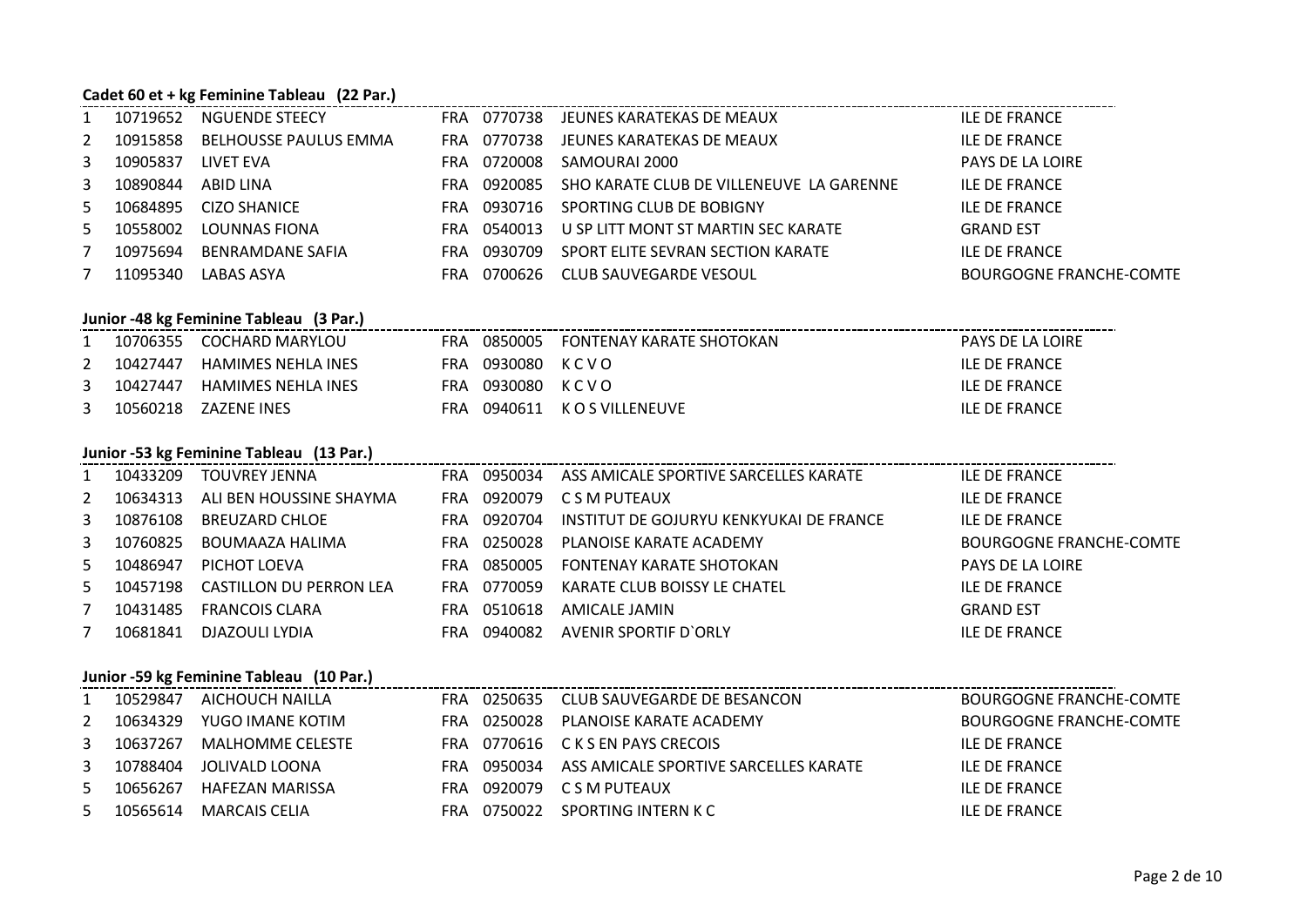#### **Junior 59 et + kg Feminine Tableau (7 Par.)**

| 1              |          | 10840366 OZSERTTAS ZERA JADE                                                                                                                              |             | FRA 0940611 KOSVILLENEUVE                                                 | <b>ILE DE FRANCE</b>           |
|----------------|----------|-----------------------------------------------------------------------------------------------------------------------------------------------------------|-------------|---------------------------------------------------------------------------|--------------------------------|
| $\overline{2}$ |          | 10783722 WINTERFELD KARLSTINE FRA 0590660 KARATE CLUB DE PETITE FORET                                                                                     |             |                                                                           | <b>HAUTS DE FRANCE</b>         |
| 3              | 10448769 | LOUGHLIMI YOUSRA                                                                                                                                          | FRA 0540619 | <b>KARATE CLUB REHON</b>                                                  | <b>GRAND EST</b>               |
| 3              | 10658157 | DUTERLAY MATILDE                                                                                                                                          | FRA 0770638 | KARATE DO ST GERMAIN SUR MORIN                                            | <b>ILE DE FRANCE</b>           |
| 5              | 10734458 | PIROUX MELISSANDRE                                                                                                                                        | FRA 0270018 | STADE PORTE NORMANDE VERNON                                               | <b>NORMANDIE</b>               |
| 5              |          | 10500528 HERRGOTT LAURE                                                                                                                                   |             | FRA 0250635 CLUB SAUVEGARDE DE BESANCON                                   | <b>BOURGOGNE FRANCHE-COMTE</b> |
|                |          | Minime -35 kg Feminine Tableau (4 Par.)<br>minime -35 kg Feminine Tableau (4 Par.)                                                                        |             | ------------------------------------                                      |                                |
|                |          |                                                                                                                                                           |             |                                                                           | <b>HAUTS DE FRANCE</b>         |
|                |          | 2 11294200 ALLOUCH YOUSSRA                                                                                                                                | FRA 0250032 | KARATE CLUB BETHONCOURT                                                   | <b>BOURGOGNE FRANCHE-COMTE</b> |
| 3              |          | 10812381 ELGNAOUI MANEL                                                                                                                                   |             | FRA 0910736 CLUB MUNICIPAL OMNISPORTS MORANGIS (CMOM)                     | <b>ILE DE FRANCE</b>           |
| 3              |          | 11125238 BARBARANT LISE                                                                                                                                   |             | FRA 0180615 KARATE DO BELLEVILLOIS                                        | <b>CENTRE VAL DE LOIRE</b>     |
|                |          | Minime -40 kg Feminine Tableau (10 Par.)<br>The Contract Contract Contract Contract Contract Contract Contract Contract Contract Contract Contract Contra |             |                                                                           |                                |
| $\mathbf{1}$   |          | 10874174 KOUME LEE-LOU                                                                                                                                    |             | FRA 0950034 ASS AMICALE SPORTIVE SARCELLES KARATE                         | <b>ILE DE FRANCE</b>           |
| 2              |          | 10717972 KROUBO PRUNE                                                                                                                                     | FRA 0450037 | <b>BUDOKAN KARATE ORLEANS</b>                                             | <b>CENTRE VAL DE LOIRE</b>     |
| 3              |          | 11082703 BRUNACCI MAELYS                                                                                                                                  | FRA 0540667 | ITSUMO TEAM SAINT JEAN LES LONGUYON                                       | <b>GRAND EST</b>               |
| 3              | 11007456 | MEDER MAE                                                                                                                                                 | FRA 0540029 | KARATE CLUB LONGUYONNAIS                                                  | <b>GRAND EST</b>               |
| 5              |          | 11080251 STAGNI MAELIE                                                                                                                                    | FRA 0540062 | <b>KARATE DO LONGWY</b>                                                   | <b>GRAND EST</b>               |
| 5              |          | 10810731 KACER MAELYS                                                                                                                                     | FRA 0590662 | DOJO CLUB VIEUX CONDEEN                                                   | <b>HAUTS DE FRANCE</b>         |
| 7              | 11204828 | <b>BELKHITER SYRINE</b>                                                                                                                                   |             | FRA 0930704 RED STAR CLUB MONTREUILLOIS                                   | <b>ILE DE FRANCE</b>           |
|                |          | Minime -45 kg Feminine Tableau (14 Par.)<br>minime -45 kg Feminine Tableau (14 Par.)                                                                      |             |                                                                           |                                |
| $\mathbf{1}$   |          |                                                                                                                                                           |             | 11223798 PORQUET ASHLEY FRA 0250635 CLUB SAUVEGARDE DE BESANCON           | <b>BOURGOGNE FRANCHE COMTE</b> |
| $\overline{2}$ |          | 10820119 CHAREF AYA                                                                                                                                       | FRA 0930716 | SPORTING CLUB DE BOBIGNY                                                  | <b>ILE DE FRANCE</b>           |
| 3              | 10888405 | LEROY MEILY                                                                                                                                               | FRA 0020038 | KARATE CLUB SAINT QUENTINOIS                                              | <b>HAUTS DE FRANCE</b>         |
| 3              |          | 11001735 RAJSAVONG ANNA                                                                                                                                   | FRA 0360602 | UNION SPORTIVE POINCONNET KARA                                            | <b>CENTRE VAL DE LOIRE</b>     |
| 5              | 10796569 | <b>KERNEUR HERMIONE</b>                                                                                                                                   | FRA 0440078 | CENT ETUDES KARATE ST NAZAIRE                                             | PAYS DE LA LOIRE               |
| 5              | 10639597 | ZIMMERMAN MANON                                                                                                                                           | FRA 0540062 | <b>KARATE DO LONGWY</b>                                                   | <b>GRAND EST</b>               |
| 7              |          | 11179883 KEDADRA NESRINE                                                                                                                                  | FRA 0700626 | <b>CLUB SAUVEGARDE VESOUL</b>                                             | <b>BOURGOGNE FRANCHE COMTE</b> |
| $7^{\circ}$    |          |                                                                                                                                                           |             | 10861132 BESSON--LETONNELIER LEA FRA 0770059 KARATE CLUB BOISSY LE CHATEL | <b>ILE DE FRANCE</b>           |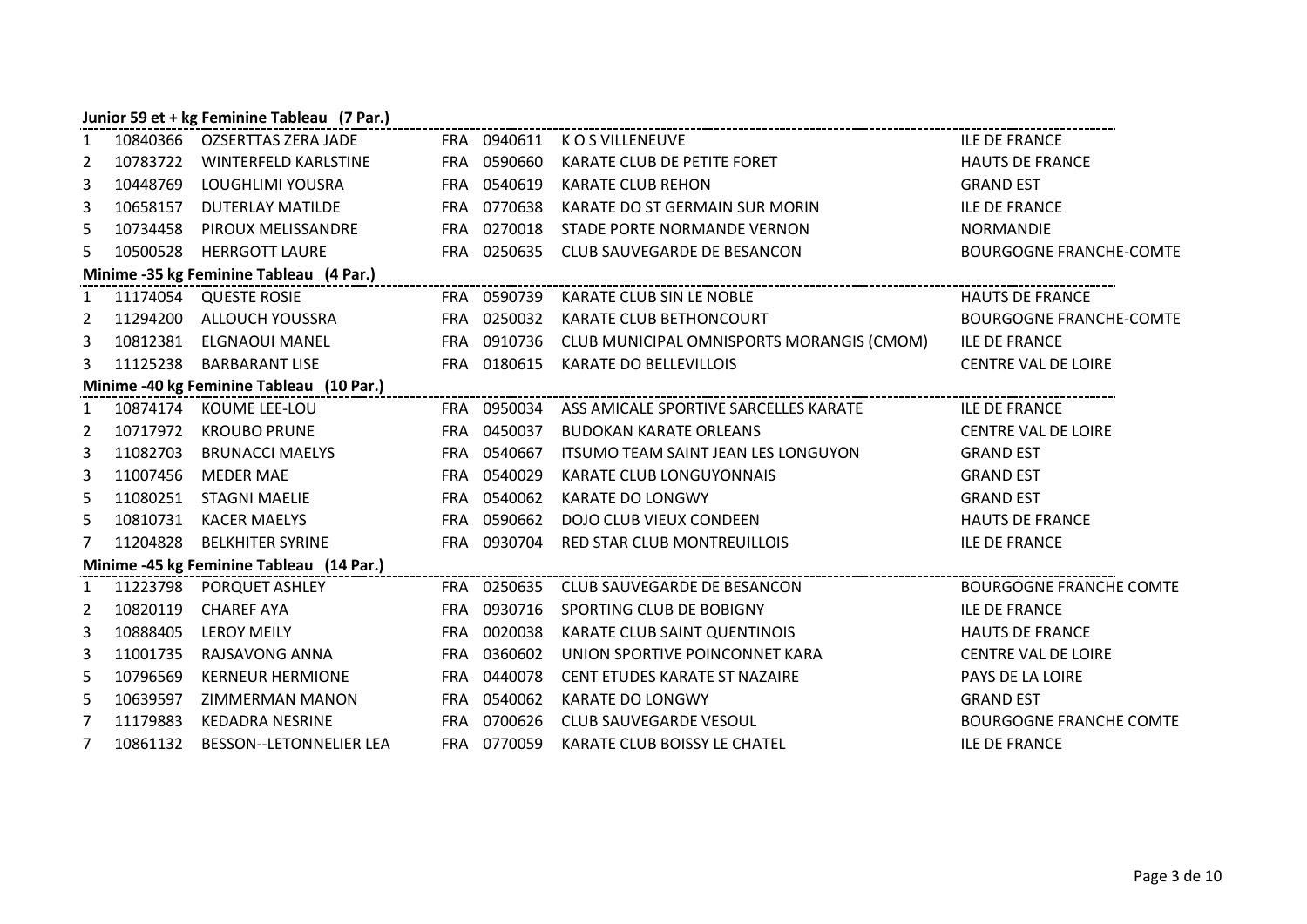#### **Minime -50 kg Feminine Tableau (18 Par.)**

|    | Minime -50 kg Feminine Tableau (18 Par.) |                        |            |         |                                           |                            |  |  |  |  |  |
|----|------------------------------------------|------------------------|------------|---------|-------------------------------------------|----------------------------|--|--|--|--|--|
|    | 10763808                                 | <b>ROUSSELOT ELAIS</b> | FRA        | 0440078 | CENT ETUDES KARATE ST NAZAIRE             | PAYS DE LA LOIRE           |  |  |  |  |  |
| 2  | 10744663                                 | HSAINI MAISSA          | FRA        | 0450659 | ASCOUX SPORTS SECTION KARATE ET KRAV MAGA | <b>CENTRE VAL DE LOIRE</b> |  |  |  |  |  |
| 3  | 10854699                                 | GOMEZFRENAY SAMARAH    | FRA        | 0950040 | KARATE CLUB DE SANNOIS                    | ILE DE FRANCE              |  |  |  |  |  |
| 3  | 10901397                                 | MERLET NINA            | <b>FRA</b> | 0540618 | KARATE CLUB DE NEUVES MAISONS             | <b>GRAND EST</b>           |  |  |  |  |  |
| 5. | 10961620                                 | <b>GRENON JADE</b>     | FRA        | 0760679 | KARATE CLUB DES HAUTS DE ROUEN            | <b>NORMANDIE</b>           |  |  |  |  |  |
| 5. | 10918193                                 | BOUYAHYA BELSEM        | <b>FRA</b> | 0590028 | FACHES THUMESNIL ASS KARATE               | <b>HAUTS DE FRANCE</b>     |  |  |  |  |  |
|    | 10810535                                 | <b>BOUYAHYA NOUR</b>   | FRA        | 0590028 | <b>FACHES THUMESNIL ASS KARATE</b>        | <b>HAUTS DE FRANCE</b>     |  |  |  |  |  |
|    | 11166934                                 | ARNAUD ROXANE          | FRA        | 0920704 | INSTITUT DE GOJURYU KENKYUKAI DE FRANCE   | ILE DE FRANCE              |  |  |  |  |  |

### **Minime -55 kg Feminine Tableau (15 Par.)**

|    | 10828878 | ARIOUAT IMENE<br>FRA.                                           | 0930716 | SPORTING CLUB DE BOBIGNY          | ILE DE FRANCE                  |
|----|----------|-----------------------------------------------------------------|---------|-----------------------------------|--------------------------------|
| 2  | 11025067 | MOUJAR NAFI RIM<br><b>FRA</b>                                   | 0250032 | KARATE CLUB BETHONCOURT           | <b>BOURGOGNE FRANCHE-COMTE</b> |
| 3  | 10821055 | DJELASSI LEIA<br>FRA                                            | 0450030 | K C DE BEAUNE LA ROLANDE          | <b>CENTRE VAL DE LOIRE</b>     |
| 3  | 10878142 | DOUCARE CELIA<br>FRA.                                           | 0590660 | KARATE CLUB DE PETITE FORET       | <b>HAUTS DE FRANCE</b>         |
| 5  | 10882380 | SAID MOINDJIE FATIMA COCO RAFRA 9760615 LE DOJO DE L'EXCELLENCE |         |                                   | MAYOTTE                        |
| 5. | 10904666 | CHIRIBUTA ANDREA<br><b>FRA</b>                                  | 0940082 | AVENIR SPORTIF D'ORLY             | ILE DE FRANCE                  |
|    | 11097861 | KHINACHE FATEMA<br>FRA.                                         | 0950040 | KARATE CLUB DE SANNOIS            | ILE DE FRANCE                  |
|    | 10738830 | DANGUI LINA<br><b>FRA</b>                                       | 0930709 | SPORT ELITE SEVRAN SECTION KARATE | ILE DE FRANCE                  |

# **Minime 55 et + kg Feminine Tableau (19 Par.)**

|   | 11239676 | AHMED YASMINA                 | FRA        | 0930080 | KCVO                                | <b>ILE DE FRANCE</b>       |
|---|----------|-------------------------------|------------|---------|-------------------------------------|----------------------------|
| 2 | 11155980 | SRIDI MAISSA                  | <b>FRA</b> | 0540013 | U SP LITT MONT ST MARTIN SEC KARATE | <b>GRAND EST</b>           |
| 3 | 10915864 | <b>BELHOUSSE PAULUS CARLA</b> | FRA        | 0770738 | JEUNES KARATEKAS DE MEAUX           | <b>ILE DE FRANCE</b>       |
| 3 | 10844087 | PIGNOLET SHAYNA               | <b>FRA</b> | 0270017 | <b>SEN KARATE LOUVIERS</b>          | <b>NORMANDIE</b>           |
| 5 | 10977411 | GAGJERRI ARTIOLA              | <b>FRA</b> | 0590028 | FACHES THUMESNIL ASS KARATE         | <b>HAUTS DE FRANCE</b>     |
| 5 | 11136562 | TANGARA AWA                   | <b>FRA</b> | 0940611 | K O S VILLENEUVE                    | <b>ILE DE FRANCE</b>       |
|   | 10805834 | <b>CLEMENT MANON</b>          | FRA        | 0360608 | SHORYU36 KARATE CLUB ARDENTES       | <b>CENTRE VAL DE LOIRE</b> |
|   | 11088544 | FERNANDEZ LEANA               | FRA        | 0770616 | C K S EN PAYS CRECOIS               | <b>ILE DE FRANCE</b>       |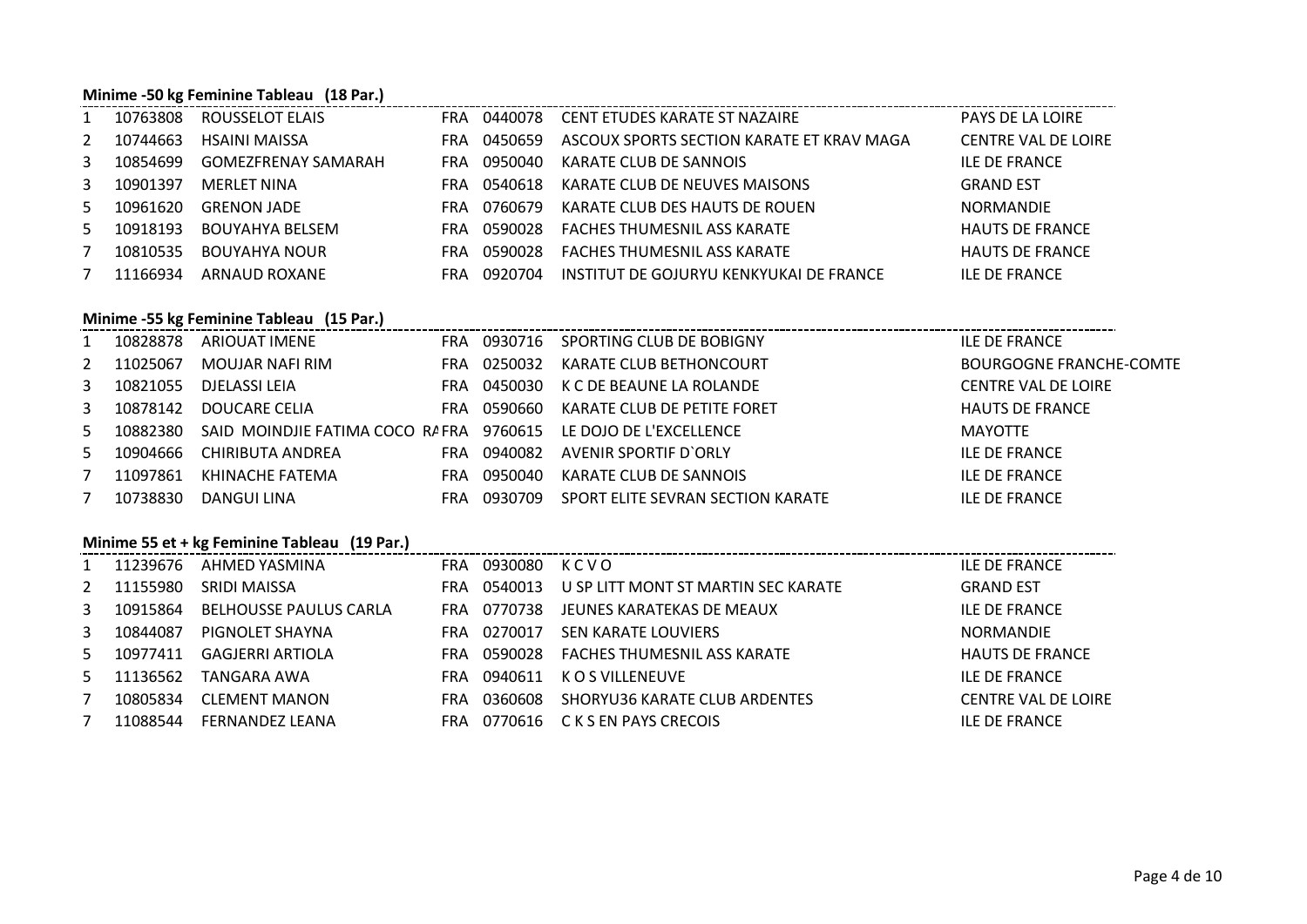# **Cadet -40 kg Masculin Tableau (2 Par.)** 1 10677768 MAHBOUB SABRI FRA 0910061 ENTENTE SPORTIVE DE MASSY ILE DE FRANCE 2 10637481 BALI LOUNES FRA 0940026 CLUB BUDOKAN THIAIS ILE DE FRANCE **Cadet -45 kg Masculin Tableau (9 Par.)** 1 10812668 NOUI ZAKARIYA FRA 0250032 KARATE CLUB BETHONCOURT BOURGOGNE FRANCHE-COMTE 2 10682379 DAHMANI AYOUB FRA 0600012 U S C KARATE SHOTOKAN HAUTS DE FRANCE 3 10616633 ZAKNOUNE ZAKARIA FRA 0250028 PLANOISE KARATE ACADEMY BOURGOGNE FRANCHE-COMTE 3 10677763 MAHBOUB KA+ÅS FRA 0910061 ENTENTE SPORTIVE DE MASSY ILE DE FRANCE<br>5 11314977 DE BRUYNE STAN FRA 0590194 KARATE CLUB DE CONDE HAUTS DE FRAI 5 11314977 DE BRUYNE STAN FRA 0590194 KARATE CLUB DE CONDE HAUTS DE FRANCE 5 10692108 ABABSA MEHDI FRA 0570678 KARATE-DO FLORANGE GRAND EST **Cadet -52 kg Masculin Tableau (14 Par.)** 1 10840371 BOUKHARAZ NOHAYL FRA 0940611 K O S VILLENEUVE THE RESERVIT LES DE FRANCE 2 10745348 GOMARD THEO FRA 0940026 CLUB BUDOKAN THIAIS THING THIAIS ILE DE FRANCE 3 11236016 EL ASRAOUI ILIES FRA 0250635 CLUB SAUVEGARDE DE BESANCON BOURGOGNE FRANCHE-COMTE 3 10831371 MARQUES NOE FRA 0450659 ASCOUX SPORTS SECTION KARATE ET KRAV MAGA CENTRE VAL DE LOIRE 5 10800937 BENOIT LUCAS FRA 0770616 C K S EN PAYS CRECOIS ILE DE FRANCE 5 10803102 NGUYEN NOE FRA 0950034 ASSOCIATION AMICALE SPORTIVE SARCELLES KARATE ILE DE FRANCE 7 11080872 FAMECHON DUANE FRA 0950040 KARATE CLUB DE SANNOIS ILE DE FRANCE **Cadet -57 kg Masculin Tableau (18 Par.)** 1 10802647 KOFFI ETHAN FRA 0950034 ASS AMICALE SPORTIVE SARCELLES KARATE ILE DE FRANCE 2 10762417 BEL-LHASEN ILYANE FRA 0950034 ASS AMICALE SPORTIVE SARCELLES KARATE ILE DE FRANCE 3 10731973 FORTEL SOAN FRA 0540016 KARATE DO CLUB PONT A MOUSSON GRAND EST 3 10720309 BETTACHE YASIN FRA 0940026 CLUB BUDOKAN THIAIS CHARLE BE FRANCE 5 10764033 FEBRALI THEO FRA 0570678 KARATE-DO FLORANGE GRAND EST 5 10887277 TURPIN GABIN FRA 0720008 SAMOURAI 2000 PAYS DE LA LOIRE 7 10770527 LECOMTE SASHA FRA 0720008 SAMOURAI 2000 PAYS DE LA LOIRE 7 10721515 ZANIN ANDREA FRA 0680695 TANSEI KARATE GRAND EST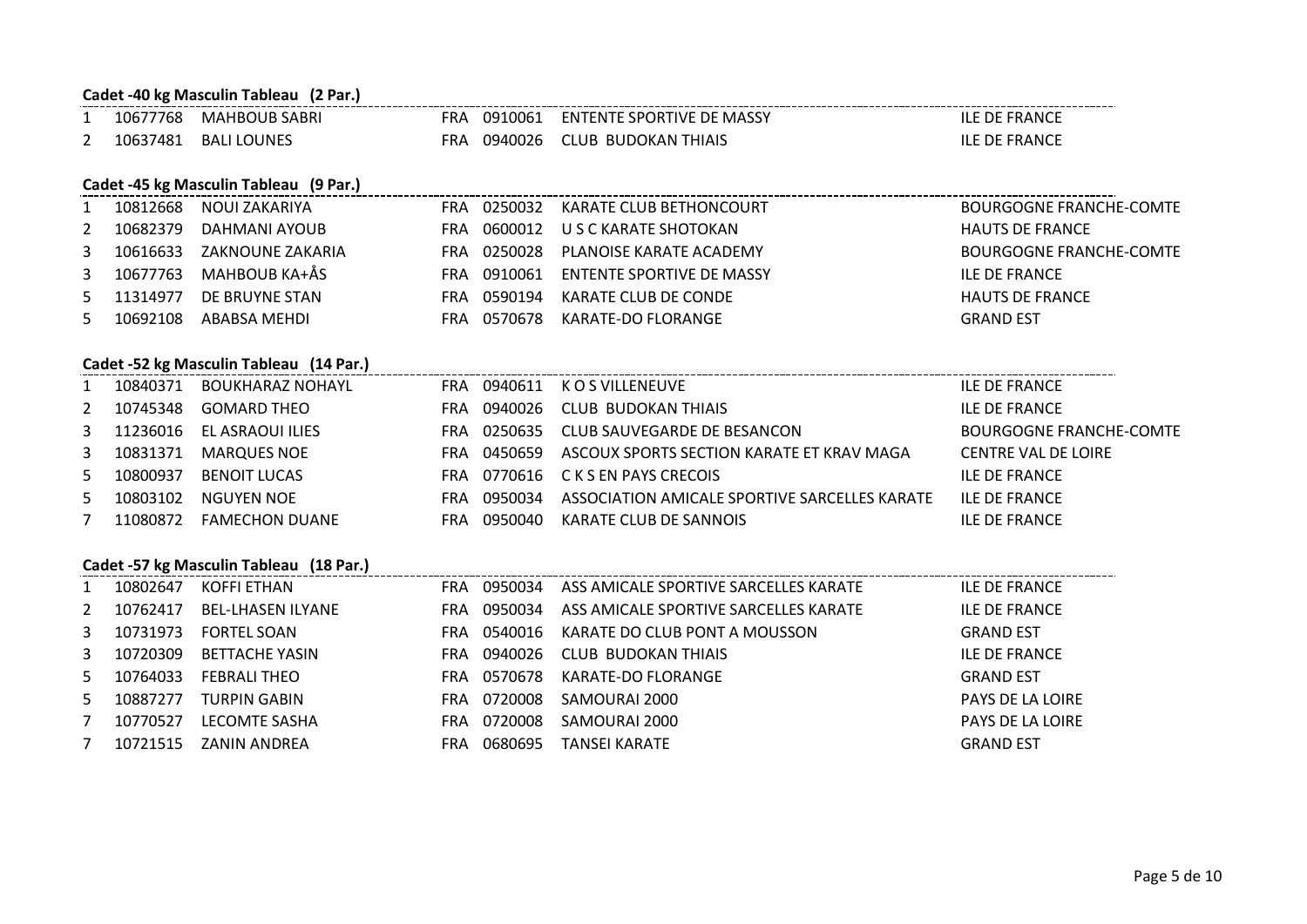#### **Cadet -63 kg Masculin Tableau (22 Par.)**

| $\mathbf{1}$   |          | 11314973 ROLAND TOM                                                                        |             | FRA 0590194 KARATE CLUB DE CONDE                                       | <b>HAUTS DE FRANCE</b>         |
|----------------|----------|--------------------------------------------------------------------------------------------|-------------|------------------------------------------------------------------------|--------------------------------|
| $\overline{2}$ |          | 10560270 BEHAGUE VIANNEY                                                                   |             | FRA 0590194 KARATE CLUB DE CONDE                                       | <b>HAUTS DE FRANCE</b>         |
| 3              | 10720543 | GILBERT GABIN                                                                              | FRA 0720008 | SAMOURAI 2000                                                          | PAYS DE LA LOIRE               |
| 3              |          | 10633419 ZHENG EDDY                                                                        | FRA 0920079 | C S M PUTEAUX                                                          | <b>ILE DE FRANCE</b>           |
| 5              | 10805426 | HANIFA LEO                                                                                 | FRA 0680695 | TANSEI KARATE                                                          | <b>GRAND EST</b>               |
| 5              | 10983886 | FOURNIER ILYESS                                                                            | FRA 0770638 | KARATE DO ST GERMAIN SUR MORIN                                         | <b>ILE DE FRANCE</b>           |
| 7              | 10752626 | BOUMAZA LOUNIS                                                                             | FRA 0570678 | KARATE-DO FLORANGE                                                     | <b>GRAND EST</b>               |
| 7              |          | 10620923 LEBRUN LOUIS                                                                      |             | FRA 0720008 SAMOURAI 2000                                              | PAYS DE LA LOIRE               |
|                |          | Cadet -70 kg Masculin Tableau (17 Par.)                                                    |             |                                                                        |                                |
| $\mathbf{1}$   |          | 10896656 POGOSYAN SHIRAK FRA 0570685 KARAT+ë VECKRING                                      |             |                                                                        | <b>GRAND EST</b>               |
| $\overline{2}$ | 11154489 |                                                                                            |             |                                                                        | <b>HAUTS DE FRANCE</b>         |
| 3              |          |                                                                                            |             | 10711848 BOUCHETTAT JAD YACINE FRA 0930704 RED STAR CLUB MONTREUILLOIS | <b>ILE DE FRANCE</b>           |
| 3              | 10942285 | TARZOUT ASSAD                                                                              | FRA 0270017 | <b>SEN KARATE LOUVIERS</b>                                             | <b>NORMANDIE</b>               |
| 5              |          | 10873816 ZOUAOUI MOHAMED                                                                   |             | FRA 0920079 CSM PUTEAUX                                                | <b>ILE DE FRANCE</b>           |
| 5              | 10911380 | DOULI MATHIS                                                                               | FRA 0940026 | CLUB BUDOKAN THIAIS                                                    | <b>ILE DE FRANCE</b>           |
| 7              | 10830355 | BOUAITI HAMZA                                                                              |             | FRA 0250028 PLANOISE KARATE ACADEMY                                    | <b>BOURGOGNE FRANCHE-COMTE</b> |
| $\overline{7}$ |          | 11150427 CHERAIOU QUESSEVEUR LOU                                                           |             | FRA 0920028 LEVALLOIS SPORTING CLUB                                    | <b>ILE DE FRANCE</b>           |
|                |          | Cadet 70 et + kg Masculin Tableau (15 Par.)<br>cadet 70 et + kg Masculin Tableau (15 Par.) |             |                                                                        |                                |
| 1              |          | 10713110 RIBES BASTIEN                                                                     |             | FRA 0590739 KARATE CLUB SIN LE NOBLE                                   | <b>HAUTS DE FRANCE</b>         |
| $\overline{2}$ | 10792210 | DONAT GREGOIRE                                                                             | FRA 0760032 | SHOTOKAN KARATE CLUB D ELBEUF                                          | NORMANDIE                      |
| 3              | 11095310 | AKGUN MUHAMMED ALI                                                                         | FRA 0700626 | CLUB SAUVEGARDE VESOUL                                                 | <b>BOURGOGNE FRANCHE-COMTE</b> |
| 3              | 10719653 | NGUENDE WARREN                                                                             | FRA 0770738 | JEUNES KARATEKAS DE MEAUX                                              | <b>ILE DE FRANCE</b>           |
| 5              | 10809867 | <b>GEORGE TRISTAN</b>                                                                      | FRA 0540053 | KARATE CLUB JOEUF                                                      | <b>GRAND EST</b>               |
| 5              | 10584815 | <b>BELKACEM MOHAMED</b>                                                                    | FRA 0540062 | <b>KARATE DO LONGWY</b>                                                | <b>GRAND EST</b>               |
| 7 <sup>7</sup> | 11150923 | VONGKOTRATTANA MAXIME FRA 0920028 LEVALLOIS SPORTING CLUB                                  |             |                                                                        | <b>ILE DE FRANCE</b>           |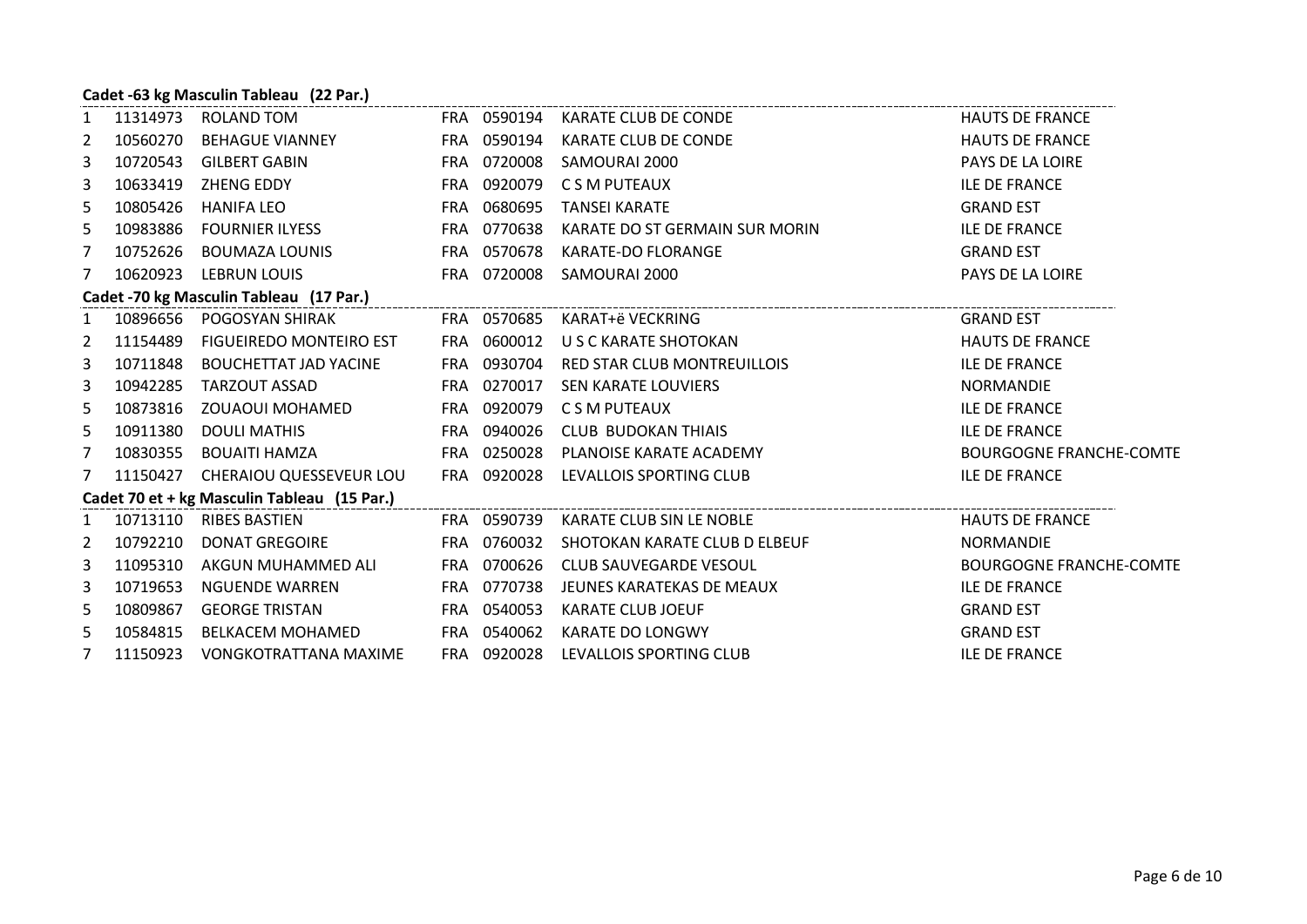#### **Junior -55 kg Masculin Tableau (11 Par.)**

|     | Junior -55 kg Masculin Tableau (11 Par.) |                      |     |         |                                       |                         |  |  |  |  |  |
|-----|------------------------------------------|----------------------|-----|---------|---------------------------------------|-------------------------|--|--|--|--|--|
|     | 10456333                                 | VALENTE SILVA JULIEN | FRA | 0770059 | KARATE CLUB BOISSY LE CHATEL          | ILE DE FRANCE           |  |  |  |  |  |
| 2   | 10297987                                 | LOZANO YANIS         | FRA | 0850005 | <b>FONTENAY KARATE SHOTOKAN</b>       | <b>PAYS DE LA LOIRE</b> |  |  |  |  |  |
| 3   | 10749459                                 | <b>BALI WASSIM</b>   | FRA | 0600012 | U S C KARATE SHOTOKAN                 | <b>HAUTS DE FRANCE</b>  |  |  |  |  |  |
| 3   | 10754986                                 | N'DIAYE TIDIANE      | FRA |         | 0920079 C S M PUTEAUX                 | ILE DE FRANCE           |  |  |  |  |  |
| .5. | 10881879                                 | <b>GAUTIER SASHA</b> | FRA |         | 0920079 C S M PUTEAUX                 | <b>ILE DE FRANCE</b>    |  |  |  |  |  |
| 5   | 10736201                                 | BOUAZZI YOUNES       | FRA | 0440078 | CENT ETUDES KARATE ST NAZAIRE         | <b>PAYS DE LA LOIRE</b> |  |  |  |  |  |
|     | 10483922                                 | CANTINOL EWEN        | FRA | 0950034 | ASS AMICALE SPORTIVE SARCELLES KARATE | <b>ILE DE FRANCE</b>    |  |  |  |  |  |

#### **Junior -61 kg Masculin Tableau (13 Par.)**

|             |                       | 1 10716614 PIERROT GASPARD  |      |             | FRA 0950034 ASS AMICALE SPORTIVE SARCELLES KARATE       | ILE DE FRANCE           |
|-------------|-----------------------|-----------------------------|------|-------------|---------------------------------------------------------|-------------------------|
|             | 2 10433199 KE GRIFFIN |                             | FRA  | 0950034     | ASS AMICALE SPORTIVE SARCELLES KARATE                   | ILE DE FRANCE           |
|             |                       | 3 10630894 EL ANNAS ANAS    | FRA  |             | 0600012 U S C KARATE SHOTOKAN                           | <b>HAUTS DE FRANCE</b>  |
|             |                       | 3 10571593 BELABASS YOUNESS |      |             | FRA 0570636 ECOLE KARATE TRADITIONNEL MONTIGNY LES METZ | <b>GRAND EST</b>        |
|             | 5 10549567            | DECKERT THEO                |      | FRA 0770059 | KARATE CLUB BOISSY LE CHATEL                            | ILE DE FRANCE           |
|             | 5 10560949            | MEKNACI SELIM               | FRA  | 0850005     | FONTENAY KARATE SHOTOKAN                                | <b>PAYS DE LA LOIRE</b> |
| $7^{\circ}$ | 10905862              | HUET CAMILLE                | FRA. |             | 0720008 SAMOURAI 2000                                   | <b>PAYS DE LA LOIRE</b> |

# **Junior -68 kg Masculin Tableau (24 Par.)**

|              | 10629688 | SARADJIAN ILAN            | FRA. | 0680695 | TANSEI KARATE                           | <b>GRAND EST</b>        |
|--------------|----------|---------------------------|------|---------|-----------------------------------------|-------------------------|
| 2            | 10838825 | CISSOKHO ISMAILA          | FRA  | 0920704 | INSTITUT DE GOJURYU KENKYUKAI DE FRANCE | ILE DE FRANCE           |
| $\mathbf{3}$ | 10483569 | <b>BENDIFALLAH YOUNES</b> | FRA  | 0250635 | CLUB SAUVEGARDE DE BESANCON             | BOURGOGNE FRANCHE-COMTE |
| 3            | 10563859 | <b>MAGNIEN CHARLES</b>    | FRA  | 0600012 | U S C KARATE SHOTOKAN                   | <b>HAUTS DE FRANCE</b>  |
| $5 -$        | 10744285 | TITOUAH MASSINISSA        | FRA  | 0250635 | CLUB SAUVEGARDE DE BESANCON             | BOURGOGNE FRANCHE-COMTE |
| .5.          | 10380458 | EL AADI AYOUB             | FRA  | 0250635 | CLUB SAUVEGARDE DE BESANCON             | BOURGOGNE FRANCHE-COMTE |
|              | 11020045 | <b>GUYET LUCAS</b>        | FRA  | 0600679 | SHOTOKAN CLUB HENONVILLE                | <b>HAUTS DE FRANCE</b>  |
|              | 10587860 | <b>METAIS JOSEPH</b>      | FRA  | 0720008 | SAMOURAI 2000                           | <b>PAYS DE LA LOIRE</b> |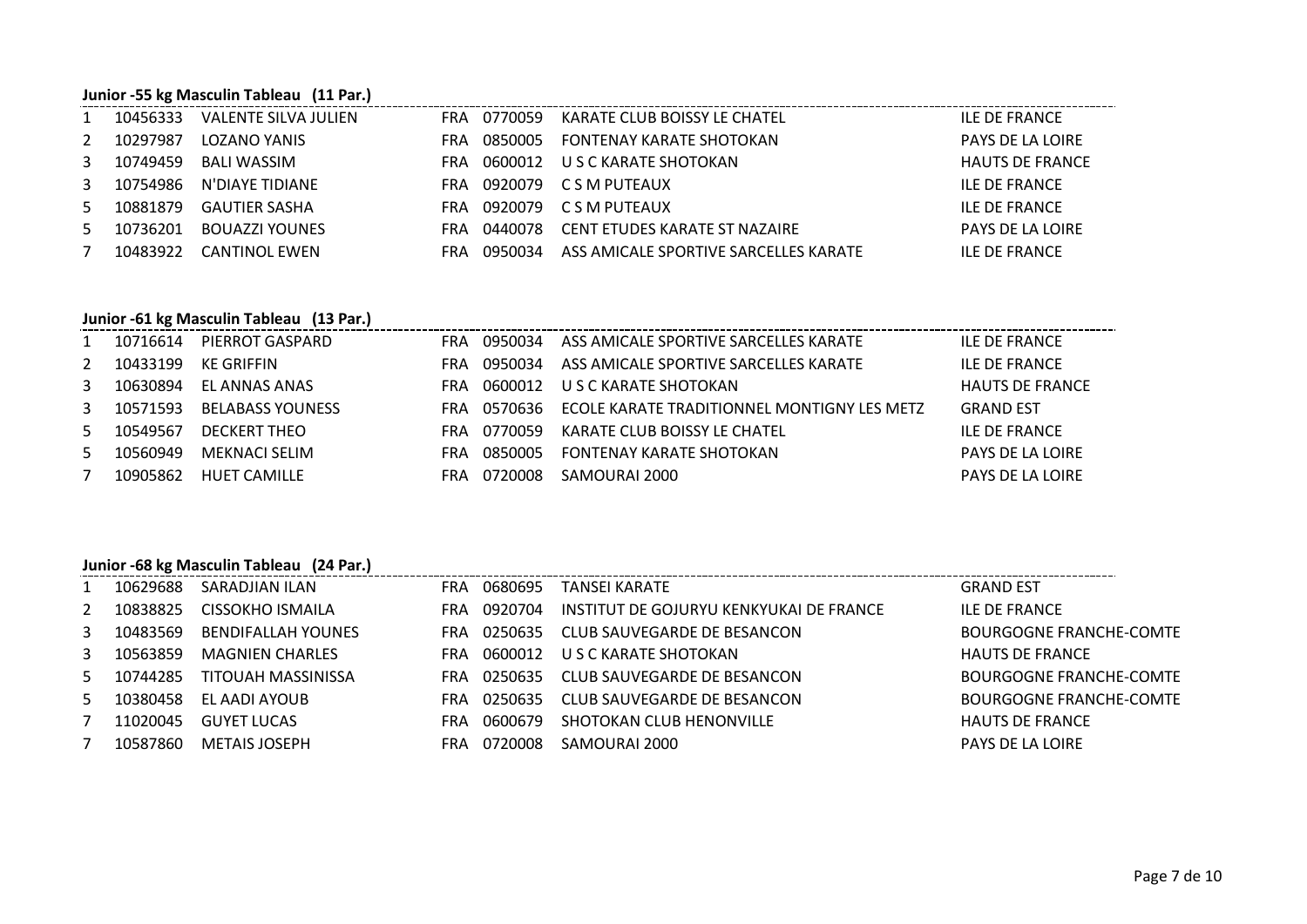# **Junior -76 kg Masculin Tableau (10 Par.)**

| 10751183   | NDAO SASSY             | FRA. |             | 0250635 CLUB SAUVEGARDE DE BESANCON   | <b>BOURGOGNE FRANCHE-COMTE</b> |
|------------|------------------------|------|-------------|---------------------------------------|--------------------------------|
| 2 10310836 | <b>HUET QUENTIN</b>    | FRA. | 0270017     | SEN KARATE LOUVIERS                   | NORMANDIE                      |
| 3 10603650 | BOUSSAID RAYAN         | FRA  | 0940611     | K O S VILLENEUVE                      | <b>ILE DE FRANCE</b>           |
| 3 10739874 | GHAZALI ANAS           | FRA  |             | 0250635 CLUB SAUVEGARDE DE BESANCON   | BOURGOGNE FRANCHE-COMTE        |
| 5 10610179 | OULI JUNIAN            | FRA  |             | 0850005 FONTENAY KARATE SHOTOKAN      | <b>PAYS DE LA LOIRE</b>        |
| 5 10452944 | LANGEVIN RADJOU SAMUEL |      | FRA 0950034 | ASS AMICALE SPORTIVE SARCELLES KARATE | <b>ILE DE FRANCE</b>           |
| 10732993   | LIBERT LUCAS           | FRA. | 0540618     | KARATE CLUB DE NEUVES MAISONS         | <b>GRAND EST</b>               |
| 10512011   | <b>BOMPAS JANHAEL</b>  | FRA. | 0780689     | HOUDAN KARATE DO                      | <b>ILE DE FRANCE</b>           |

## **Junior 76 et + kg Masculin Tableau (12 Par.)**

| 1              |          | 10311207 SAID MOINDJIE OMAR              | <b>FRA 0510618</b> | AMICALE JAMIN                             | <b>GRAND EST</b>               |
|----------------|----------|------------------------------------------|--------------------|-------------------------------------------|--------------------------------|
| $\overline{2}$ | 10779871 | BOUDAA RYLESS                            | FRA 0250028        | PLANOISE KARATE ACADEMY                   | <b>BOURGOGNE FRANCHE-COMTE</b> |
| 3              | 10549859 | RAMI HAITHAM                             | FRA 0210018        | ARTS MARTIAUX DE CHENOVE                  | <b>BOURGOGNE FRANCHE-COMTE</b> |
| 3              | 10320368 | AUMEUNIER VALENTIN                       | FRA 0180612        | KARATE CLUB FUSSY EN TERRES DU HAUT BERRY | <b>CENTRE VAL DE LOIRE</b>     |
| 5              | 10964271 | KANGA KERTISS                            | FRA 0720008        | SAMOURAI 2000                             | <b>PAYS DE LA LOIRE</b>        |
| 5              | 10635263 | TWOREK ANTHONY                           | FRA 0590660        | KARATE CLUB DE PETITE FORET               | <b>HAUTS DE FRANCE</b>         |
| 7              | 10828493 | AKGUN ILHAN                              | FRA 0700626        | CLUB SAUVEGARDE VESOUL                    | <b>BOURGOGNE FRANCHE-COMTE</b> |
|                |          | Minime -35 kg Masculin Tableau (8 Par.)  |                    |                                           |                                |
| 1              |          | 10836859 ADIM SAMY FRA 0950603           |                    | KARATE CLUB DE GOUSSAINVILLE              | <b>ILE DE FRANCE</b>           |
| $\mathbf{2}$   | 10871810 | BENDRISS MONAURY HERWAN                  | FRA 0940048        | UNION SPORTIVE DE CRETEIL                 | <b>ILE DE FRANCE</b>           |
| 3              | 10919402 | AUBRY DYLAN                              | FRA 0600012        | U S C KARATE SHOTOKAN                     | <b>HAUTS DE FRANCE</b>         |
| 3              | 10985001 | GHUKASYAN ALEX                           | FRA 0550614        | SHOTOKAN KARATE CLUB DE VERDUN            | <b>GRAND EST</b>               |
| 5              | 10636320 | MASNE FLAVIEN                            | FRA 0270010        | CL SP BEAUMONTAIS C S B                   | <b>NORMANDIE</b>               |
| 5.             | 10809849 | DA SILVA SANTOS ENNIO                    | FRA 0770059        | KARATE CLUB BOISSY LE CHATEL              | <b>ILE DE FRANCE</b>           |
|                |          | Minime -40 kg Masculin Tableau (13 Par.) |                    |                                           |                                |
| $\mathbf{1}$   |          | 11033045 PHILIPPI JUSTIN                 | FRA 0540053        | KARATE CLUB JOEUF                         | <b>GRAND EST</b>               |
| $\overline{2}$ | 10962895 | GUETARI MOHAMED                          | FRA 0940026        | <b>CLUB BUDOKAN THIAIS</b>                | <b>ILE DE FRANCE</b>           |
| 3              | 11325175 | ROLAND NATHAN                            | FRA 0590194        | KARATE CLUB DE CONDE                      | <b>HAUTS DE FRANCE</b>         |
| 3              | 10761462 | PAIS--DA SILVA HUGO                      | FRA 0910006        | ASSOCIATION KARATE CLUB D'ATHIS MONS      | <b>ILE DE FRANCE</b>           |
| 5              | 10724899 | <b>DECKERT PAUL</b>                      | FRA 0770059        | KARATE CLUB BOISSY LE CHATEL              | <b>ILE DE FRANCE</b>           |
| 5              | 10847586 | <b>CORPET DIEGO</b>                      | FRA 0890015        | <b>ENTENTE SP FLORENTINOISE</b>           | <b>BOURGOGNE FRANCHE-COMTE</b> |
| $7^{\circ}$    | 11112449 | HAMMADA ANASS                            | FRA 0950040        | KARATE CLUB DE SANNOIS                    | <b>ILE DE FRANCE</b>           |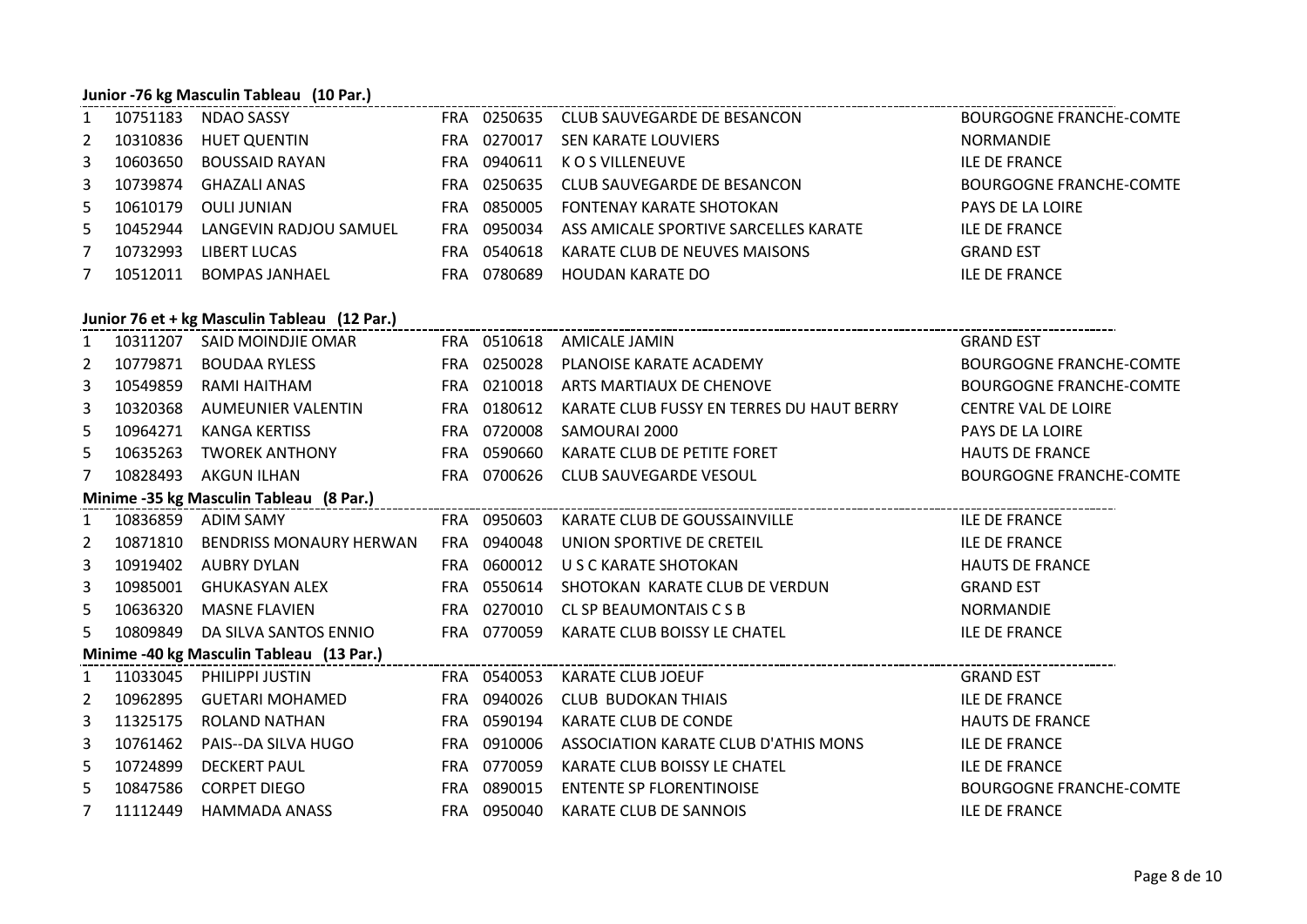#### **Minime -45 kg Masculin Tableau (24 Par.)**

| 1   | 11095573 | SMATI ILYAS              | <b>FRA</b> | 0930716 | SPORTING CLUB DE BOBIGNY                  | <b>ILE DE FRANCE</b>    |
|-----|----------|--------------------------|------------|---------|-------------------------------------------|-------------------------|
| 2   | 10805429 | <b>RENAUX SAMUEL</b>     | FRA        | 0680695 | TANSEI KARATE                             | <b>GRAND EST</b>        |
| 3   | 11238474 | KONRADOWSKI ANDREAS      | <b>FRA</b> | 0540013 | U SP LITT MONT ST MARTIN SEC KARATE       | <b>GRAND EST</b>        |
| 3   | 10725196 | <b>BEN FRAJ IDRIS</b>    | <b>FRA</b> | 0950034 | ASS AMICALE SPORTIVE SARCELLES KARATE     | <b>ILE DE FRANCE</b>    |
| 5   | 11068503 | TARZOUT MOHAMED SOUFIANE | FRA        | 0270017 | <b>SEN KARATE LOUVIERS</b>                | <b>NORMANDIE</b>        |
| .5. | 10838830 | CISSOKHO YOUSSOUF        | FRA        | 0920704 | INSTITUT DE GOJURYU KENKYUKAI DE FRANCE   | <b>ILE DE FRANCE</b>    |
|     | 10652634 | BELLIOT SULIVAN          | <b>FRA</b> | 0440078 | CENT ETUDES KARATE ST NAZAIRE             | <b>PAYS DE LA LOIRE</b> |
|     | 11181916 | AMY JEAN CLAUDE          | FRA        | 0570608 | M J C LA PEPINIERE DE YUTZ SECTION KARATE | <b>GRAND EST</b>        |

#### **Minime -50 kg Masculin Tableau (16 Par.)**

|    | 10819566 | LAMBERT LEO           |      | FRA 0540013 | U SP LITT MONT ST MARTIN SEC KARATE | <b>GRAND EST</b>               |
|----|----------|-----------------------|------|-------------|-------------------------------------|--------------------------------|
| 2  | 10947886 | HMIANI ADAM           | FRA. | 0770738     | JEUNES KARATEKAS DE MEAUX           | <b>ILE DE FRANCE</b>           |
| 3  | 10914311 | KANDOUSSI MALEK       | FRA. | 0600694     | LOCOMOTIVE CAMBLYSIEN               | <b>HAUTS DE FRANCE</b>         |
| 3  | 10760855 | <b>HAIDAR YESRI</b>   | FRA  | 0250028     | PLANOISE KARATE ACADEMY             | <b>BOURGOGNE FRANCHE COMTE</b> |
| 5. | 10811751 | CAUDRELIER ARTHUR     | FRA. | 0780032     | AS SPORTIVE KARATE DO CHESNAY       | ILE DE FRANCE                  |
| 5. | 10919404 | BALI ILYES            | FRA. | 0600012     | U S C KARATE SHOTOKAN               | <b>HAUTS DE FRANCE</b>         |
|    | 10757232 | MARCHAND SANTY ERWANN | FRA  | 0540016     | KARATE DO CLUB PONT A MOUSSON       | <b>GRAND EST</b>               |
|    | 10696712 | HAFID SABRI           | FRA  | 0770738     | JEUNES KARATEKAS DE MEAUX           | <b>ILE DE FRANCE</b>           |

# **Minime -55 kg Masculin Tableau (20 Par.)**

|              | 10749056 | ALVES NATHAN    | <b>FRA</b> | 0680618 | KARATE CLUB HORBOURG WIHR             | <b>GRAND EST</b>           |
|--------------|----------|-----------------|------------|---------|---------------------------------------|----------------------------|
| 2            | 10648557 | ILHAN ERDEM     | <b>FRA</b> | 0670616 | KARATE CLUB CHATENOIS                 | <b>GRAND EST</b>           |
| $\mathbf{3}$ | 11038410 | SIOUANE WASSIM  | <b>FRA</b> | 0250635 | CLUB SAUVEGARDE DE BESANCON           | BOURGOGNE FRANCHE-COMTE    |
| 3            | 10982900 | TIZOURINE MASSI | FRA        | 0570678 | KARATE-DO FLORANGE                    | <b>GRAND EST</b>           |
| 5.           | 10887669 | NAGEM OUSSAMA   | FRA        | 0940611 | K O S VILLENEUVE                      | <b>ILE DE FRANCE</b>       |
| 5            | 10725741 | NGUYEN TOAN     | FRA        | 0360602 | UNION SPORTIVE POINCONNET KARA        | <b>CENTRE VAL DE LOIRE</b> |
|              | 10957708 | BEN FRAJ AHMED  | FRA        | 0950034 | ASS AMICALE SPORTIVE SARCELLES KARATE | <b>ILE DE FRANCE</b>       |
|              | 10652285 | EL MAHI AKRAM   | <b>FRA</b> | 0930716 | SPORTING CLUB DE BOBIGNY              | <b>ILE DE FRANCE</b>       |
|              |          |                 |            |         |                                       |                            |